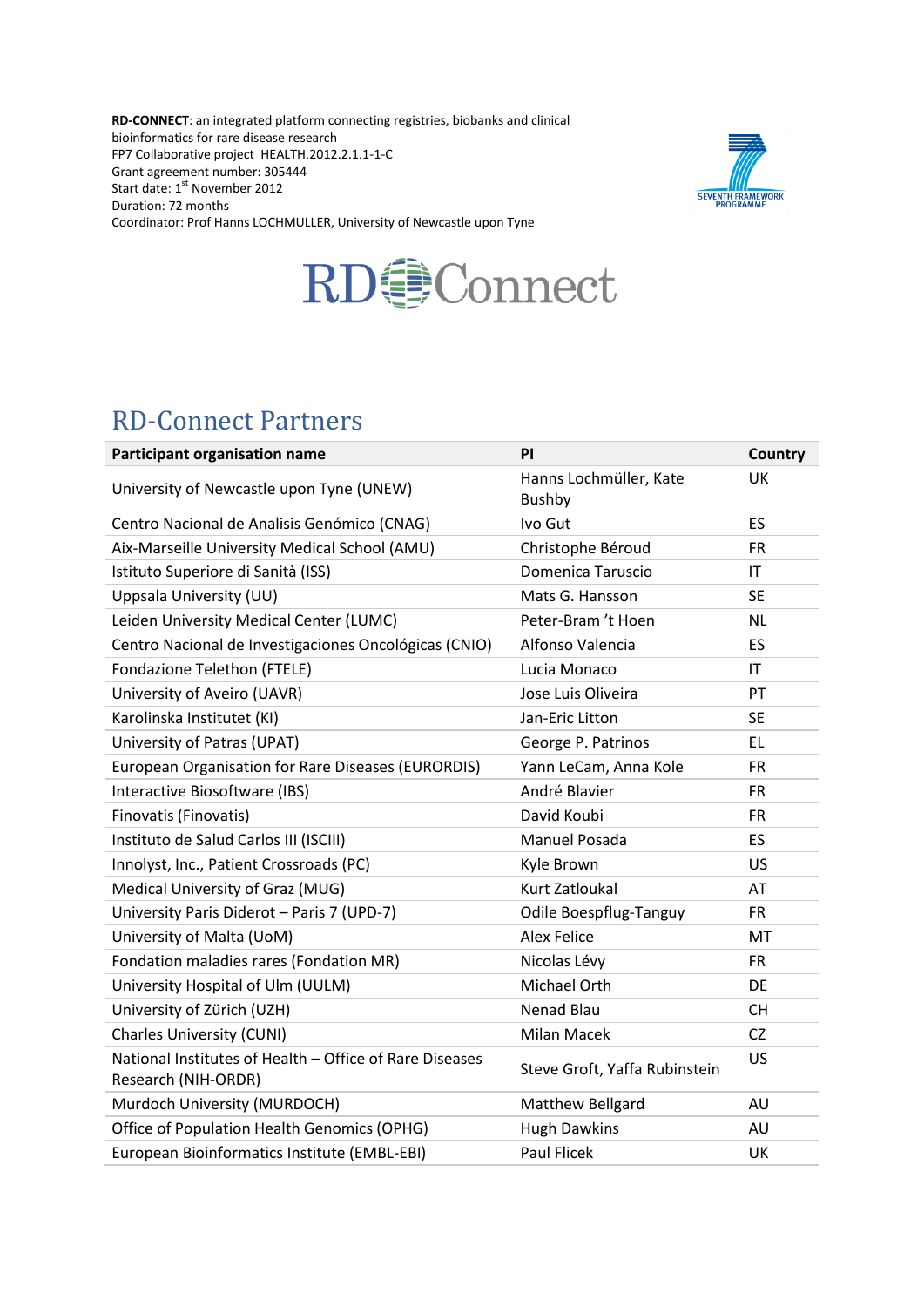# Publishable Summary

# Period 1 (1Nov 2012 – 31 Oct 2013)

#### *Overview*

Following negotiations with the European Commission and the signing of a grant agreement, RD-Connect became operational on 1 November 2012. The overarching objectives for the 6-year funding period are to develop an integrated platform connecting databases, registries, biobanks and clinical bioinformatics for rare disease research and to contribute to the International Rare Disease Research Consortium (IRDiRC) objectives of delivering 200 new therapies for rare diseases and means to diagnose most rare diseases by the year 2020. For this reason, close cooperation with two omics research projects funded at the same time – Neuromics (coordinated by Olaf Riess, Tübingen) and EURenOmics (coordinated by Franz Schaefer Heidelberg) – was envisaged.

In its first year of operation, RD-Connect has successfully achieved its objectives for the period and has begun to establish its position as an important part of the global rare disease research infrastructure. Owing to the need to integrate with existing initiatives, the primary focus of the year has been on ensuring that RD-Connect activities are fully aligned with the needs of the associated projects that will submit data to the system, and on developing interoperability with related tools and projects operating in the same area. Of particular note in this regard, strong collaborations with EURenOmics and Neuromics have ensured that RD-Connect is developing in a direction that enables it to be of utility to the data-generating projects, while the incorporation of new associated partners involved in related work aims to avoid duplication of effort and enable RD-Connect activities to be fully embedded in the wider rare disease research field.

### *Project launch and IRDiRC integration*

In order to increase the profile of the IRDiRC and promote the first major EU-funded projects falling under its auspices, an official press event was held in Barcelona on 24 January 2013 to formally launch RD-Connect, Neuromics, EURenOmics and Support-IRDiRC, projects representing a total of 38M EUR of funding for rare disease research. The subsequent joint kick-off meeting for RD-Connect, Neuromics and EURenOmics was crucial to foster early collaborations between the three projects, and the 2014 annual meeting in Heidelberg is likewise being held jointly. As strongly encouraged by RD-Connect's Scientific Advisory Board, chaired by Bartha Knoppers, close links with the coordinators of EURenOmics and Neuromics have been established to ensure integration of activities. RD-Connect coordinator Hanns Lochmüller chairs the IRDiRC Interdisciplinary Scientific Committee and a number of RD-Connect partners are members of IRDiRC committees and working groups, which has helped ensure harmonisation with IRDiRC activities. RD-Connect partners made important contributions to developing the IRDiRC "policies and guidelines", which were adopted by the IRDiRC Executive Committee in 2013 and published online, and are providing input into the IRDiRC's "gap analysis" and "roadmap", which are to be finalized in 2014.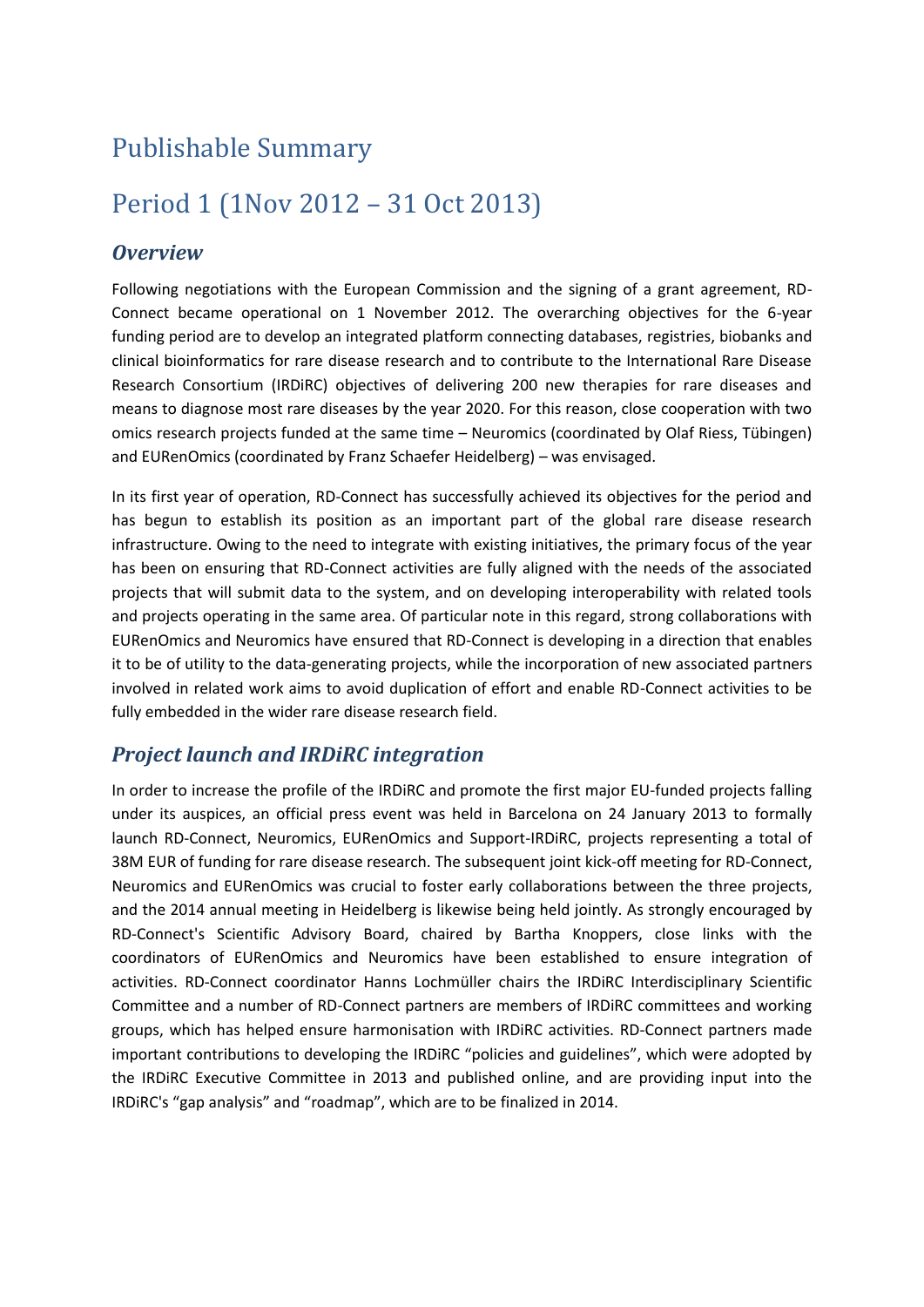### *Outreach: extending collaborations*

To improve integration and reduce duplication, extensive efforts have been made during the first year of the project to connect with other groups engaged in related activities who were not part of the original RD-Connect consortium, and the response to this outreach has been highly encouraging. New collaborators include the Human Phenotype Ontology (Peter Robinson, Berlin), the PhenoTips and PhenomeCentral software tools (Mike Brudno, Toronto), the DECIPHER project (Helen Firth and Matt Hurles, Sanger), the Canadian Care4Rare IRDiRC project (Kym Boycott, Ottawa), the Genomics Coordination Center at Groningen (Morris Swertz, Groningen), the US ClinVar and ICCG initiatives (Heidi Rehm, Boston), and the Global Alliance for sharing of genomic and clinical data. Several of these groups have been offered associated partner status to formally recognise their collaboration with RD-Connect.

### *Integrated platform*

RD-Connect is working towards an integrated platform in which data from omics experiments is combined with detailed phenotypic data and information on biomaterial availability and made accessible online through an interactive interface incorporating a range of bioinformatics tools. This work is led by Ivo Gut from the Centro Nacional de Analisis Genómico (CNAG) in Barcelona and key partners Alfonso Valencia (Centro Nacional de Investigaciones Oncológicas, Madrid), Paul Flicek and Justin Paschall (European Bioinformatics Institute (EBI), Hinxton) and Rachel Thompson (Newcastle University). Work in Year 1 has focused on putting the foundations of this platform in place, including ensuring interoperability with other systems and meeting the requirements of EURenOmics, Neuromics and additional IRDiRC projects generating omics data that will be linked with RD-Connect.

The cross-project "jamboree" held in July 2013 was a key milestone in this regard. "Use cases" provided by the associated projects formed the basis for discussions on the tools and resources that investigators require to facilitate their omics research, and cross-project working groups were created to take activities forward jointly. Concretely, this has enabled agreement to be reached on data sharing with Neuromics and EURenOmics, with both projects committing to archiving their data in the European Genome-phenome Archive (EGA) at the EBI and to permitting its further processing by RD-Connect and its ultimate release to the research community under an agreed timescale managed by the projects themselves. The first data transfer is envisaged to take place in January 2014.

Extensive engagement with ontology developers and the associated projects has ensured that the submitted omics data will be accompanied by standardised phenotypic descriptions using the Human Phenotype Ontology and that the RD-Connect system will be compatible with other clinical data collections using ontologies that have agreed to harmonise their terms through the International Consortium for Human Phenotype Terminologies (ICHPT), which will also enable data submitted to RD-Connect to participate in "matchmaking" services that allow researchers looking for similar/confirmatory cases to find others with a matching case.

The platform infrastructure and data repository have been designed and development using MongoDB has been initiated on a Virtual Machine server installed at CNAG. A first version of the alignment and analysis pipeline has been developed and an initial proposal of variant calling data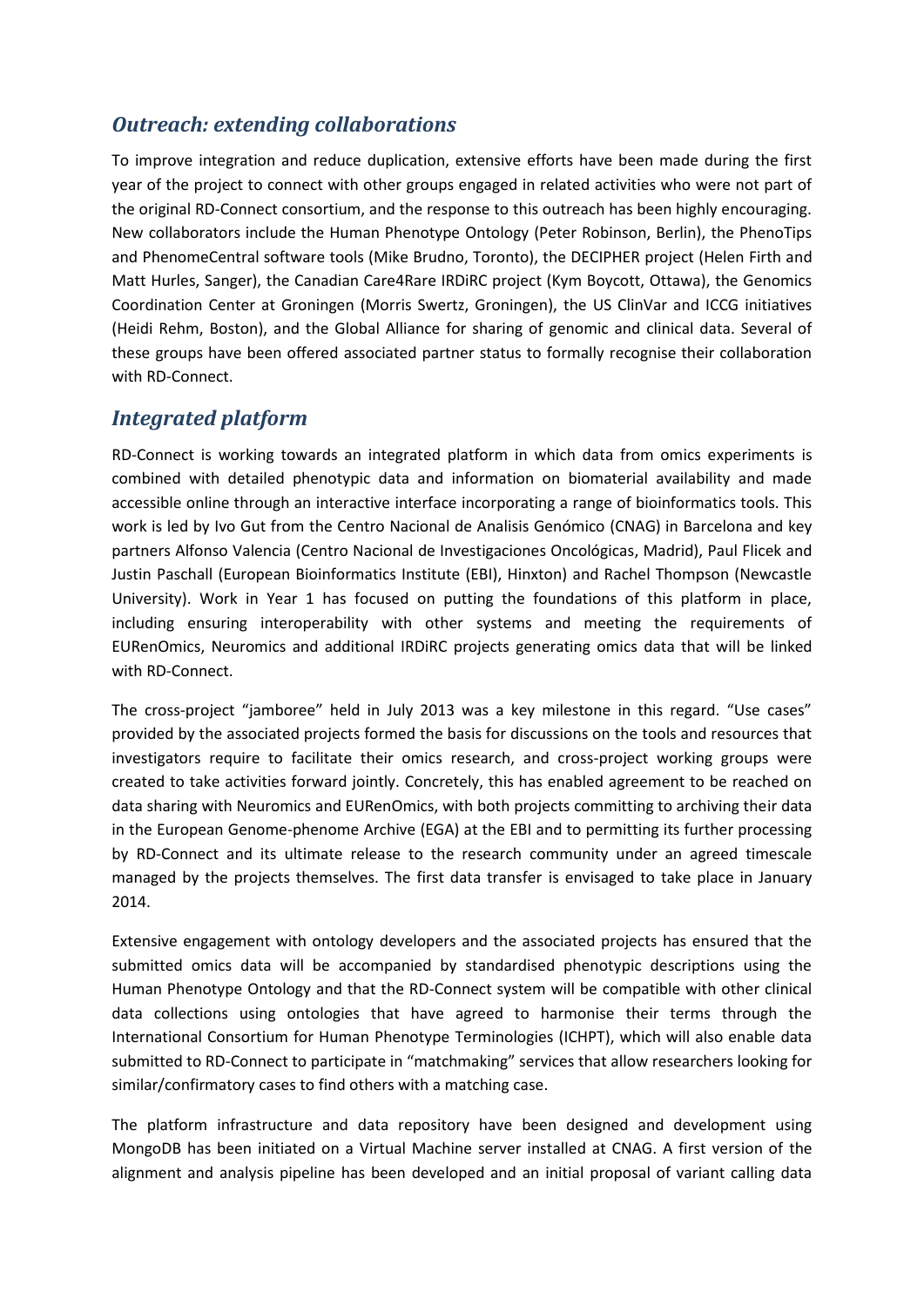fields that should be stored in the database has been issued. Nanopublication schemes for genedisease associations and for transcription start site annotation have been designed and improved and the modelling of genetic variant descriptions (including the development of sequence ontologies that can deal with different reference sequences) has been improved. A comprehensive project website [\(www.rd-connect.eu\)](http://www.rd-connect.eu/) has been developed and an electronic newsletter launched, and as a commitment to data sharing, open standards and interoperability, the RD-Connect consortium has signed up to the Global Alliance for Sharing of Genomic and Clinical Data.

#### *Bioinformatics tools*

Various suites of clinical bioinformatics tools to extract knowledge from high throughput experiments, clinical databases and biobanks are being developed within RD-Connect. This work is led by Christophe Béroud from Aix-Marseille University and key partners Peter-Bram 't Hoen and Marco Roos (Leiden University Medical Center), Jose Luis Oliveira and Pedro Lopes (University of Aveiro), Matthew Bellgard (Murdoch University, Perth, Australia) and André Blavier (Interactive Biosoftware, Rouen). As part of the development of a DNA Variant Analysis and Prioritisation Suite, the new version of UMD-Predictor<sup>®</sup>, based on the hg19 version of human genome and on Ensembl v71 gene annotations, has been developed into one optimised PostgreSQL database for all chromosomes. A website is now available with a user-friendly interface. Concomitantly, the new version of Human Splicing Finder (HSF) v3.0 will soon be released to allow predictions of the impact of mutations on splicing signals. In the development of an Integrative omics Analysis Suite, partners have started a showcase for integration of -omics data in the Huntington's Disease (HD) field. Currently this includes a strategy for network-based integration of model organism and human data, integration of microarray data from human HD and control brains, and NGS-based transcriptomics data from blood from HD patients and controls. As part of the development of a Clinico-Genomic Knowledge Discovery Suite, a pilot project has begun on the semantic integration of clinical (phenotype) and genomic (genotype) information from the Australian Skeletome and DMD registries. In parallel, much has been done on the enrichment of Diseasecard, an online rare diseases research portal, which is built on the COEUS Semantic Web application framework and makes an API available for developers.

#### *Patient registries*

Within the patient registries area, activities within the first year have primarily centred on identification and scoping of the full range of European and international registries with a rare disease focus and utility for research. This work is led by Domenica Taruscio from the Istituto Superiore di Sanità in Rome and key partners Christophe Béroud (Aix-Marseille University) and Manuel Posada (Instituto de Salud Carlos III). An extensive mapping exercise carried out jointly with the biobanking work package has resulted in a list of registries and biobanks that will now be surveyed to establish their research focus and invited to participate in RD-Connect activities. The detailed list will be transformed into an online database searchable by disease name, Orphacode, ICD10 number and OMIM code. Participating registries will have the opportunity to provide their own data describing their resource.

As the project progresses, RD-Connect will develop best practice recommendations for registries, and in Year 1 a Core Implementation Group (CIG) of advanced registries has been constituted to assist with this process. The CIG registries will both provide their own examples of best practice that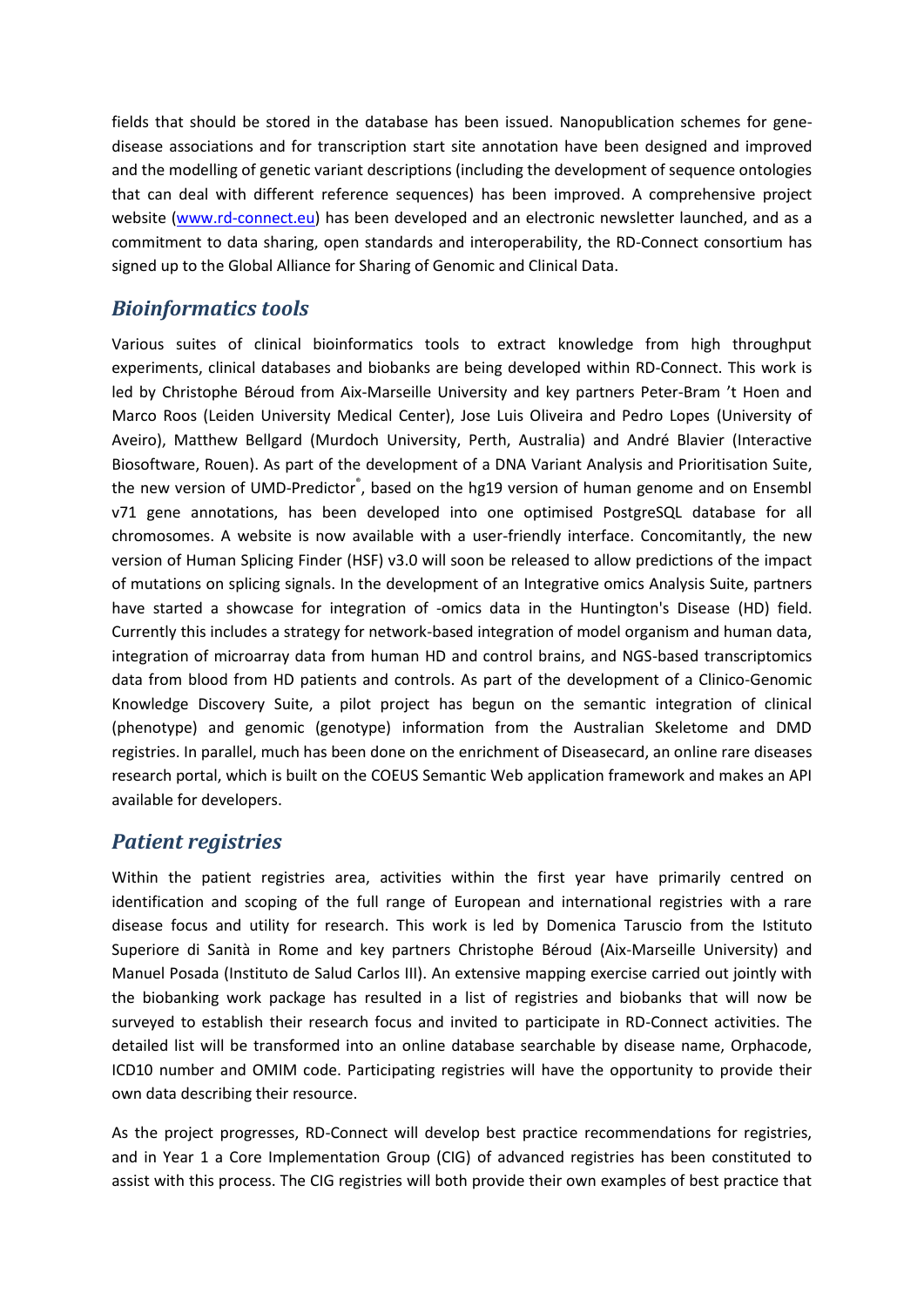can be disseminated to newer registries, and also advise on the feasibility of implementing RD-Connect recommendations (e.g. relating to ontologies or patient identifiers), in some cases piloting implementation of recommendations in order to ensure that implementation is feasible and not too onerous.

In order to be able to link records from the same individual across multiple resources, RD-Connect plans to implement a globally unique identifier or GUID. Progress has been made in evaluating the various options already in use in other projects, including the NIH GRDR and Huntington's Disease systems, and a decision will be taken in 2014 based on practical and ethical considerations. However, the GUID will not be a prerequisite for entry of data into the system, in order to ensure that no data from contributing projects has to be excluded.

### *Biobanks*

The goal of RD-Connect's biobank work is to improve access to rare disease biomaterial samples by developing a comprehensive and searchable online catalogue that enables human RD biomaterials and their linked data to be made and available to the scientific community, and to improve interoperability between existing biomaterial resources through the development of standards for sample collections and recommendations for the operational workflow of a biobank. This work is led by Lucia Monaco from Fondazione Telethon in Milan and key partners Jan-Eric Litton (Karolinska Institutet, Stockholm) and Kurt Zatloukal (Medical University of Graz). Within Year 1, a mapping exercise has been launched to ensure outreach to all biobanks holding biomaterials related to rare disease, and contact has been made in particular with biobanks associated with Neuromics and EURenOmics. Progress has been made towards development of the biobank catalogue database structure and on activities related to biobanking standards through gaining an overview of major existing standards and guidelines for biobanking and developing "Minimal Information Standards" for sample collections. The incorporation of linked data strategies will improve the opportunities for integrating common data elements across biobanks, registries and other resources and making them computer-accessible and searchable. A workflow describing the entire process of sample preparation, storage and distribution has been proposed and is planned to become part of the assessment process for new biobanks wishing to become associated with RD-Connect.

## *Ethical, legal and social issues*

Proactively engaging with the ethical issues raised by omics experiments and patient data sharing is crucial to ensure RD-Connect has the opportunity to influence policy and promote expedient ethical frameworks for rare disease research. This work is led by Mats Hansson from the University of Uppsala and key partners Anna Kole (Eurordis) and Pauline McCormack (Newcastle University). Within Year 1 examples of such proactive engagement include evaluating recent proposals from the European Parliament's Committee of Civil Liberties, Justice and Home Affairs that will have severe repercussions for medical research using biobanks and registries. Three publications in international peer-reviewed journals have been produced on this topic. Further achievements include the drafting of a charter with principles and template for sharing and access to data, and the launch of a crossproject Rare Disease Patient and Ethics Council (RD-PEC) including participants from Neuromics and EURenOmics as a significant collaborative tool to address issues arising throughout the three projects.